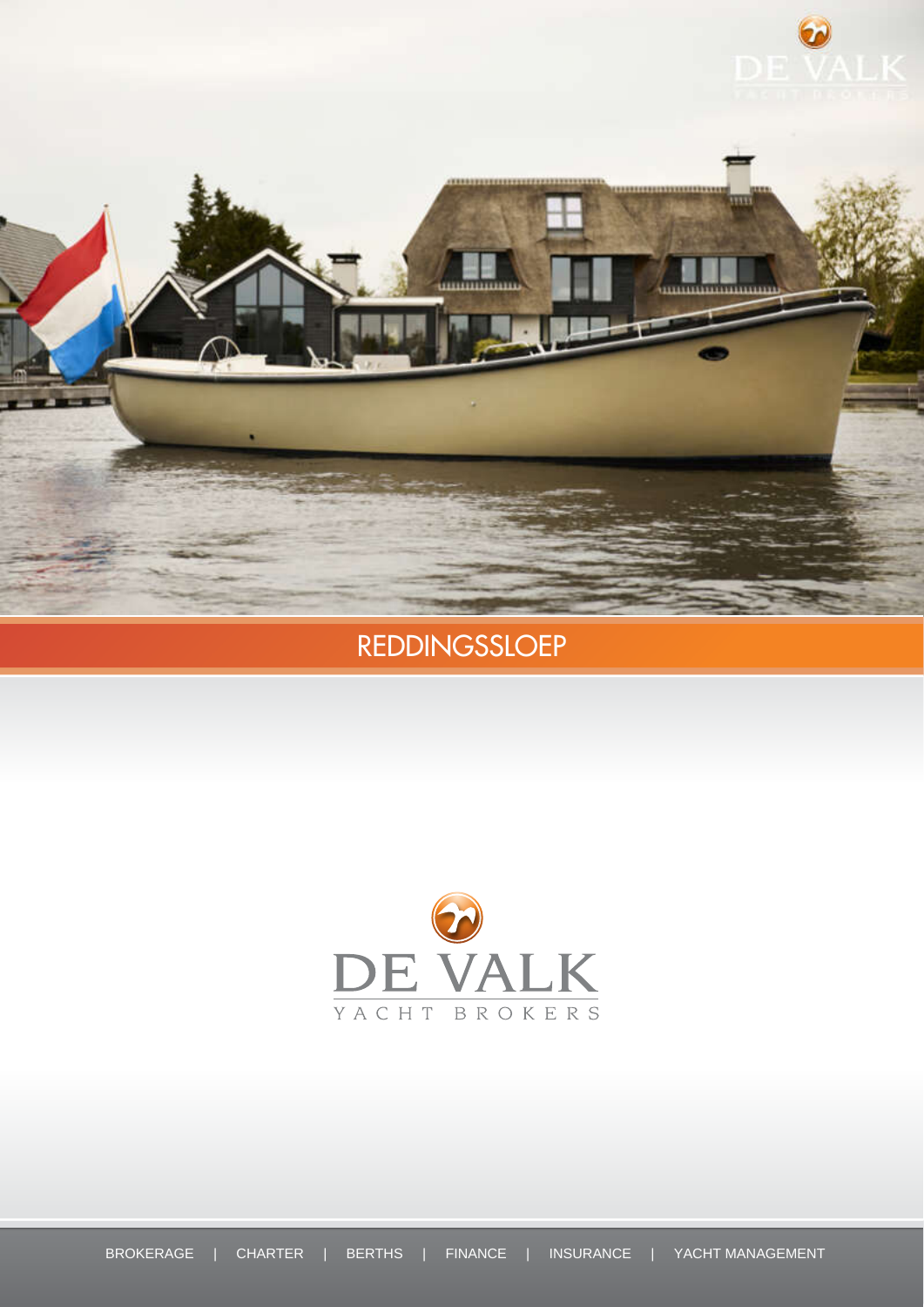#### **BROKER'S COMMENTS**

''We hereby present a beautiful lifeboat from 1980. The ship is completely refitted by the current owner and equipped with all kinds of new features. This boat is ideal for nice relaxing trips on the inland waterways, but also for larger groups of people to build a nice party on the water. Enthusiastic? Come and see her at our sales office in Loosdrecht!''

#### **Sjoerd Paddenburg**

#### **SPECIFICATIONS**

|                 | <b>Dimensions</b>   | $10,80 \times 3,60 \times$ | <b>Builder</b> |                     |
|-----------------|---------------------|----------------------------|----------------|---------------------|
| <b>Built</b>    |                     | 1980                       | Cabins         |                     |
| <b>Material</b> |                     | <b>GRP</b>                 | <b>Berths</b>  |                     |
|                 | Engine(s)           | 1 x Timray TMD 70D diesel  | Hp/Kw          | 70 (hp), 51,45 (kw) |
|                 | <b>Asking price</b> | EUR 72.500 (vat: exempt)   | Lying          | at sales office     |
|                 |                     |                            |                |                     |

#### **CONTACT**

#### **DISCLAIMER**

These particulars are given in good faith as supplied but cannot be guaranteed and cannot be used for contracts.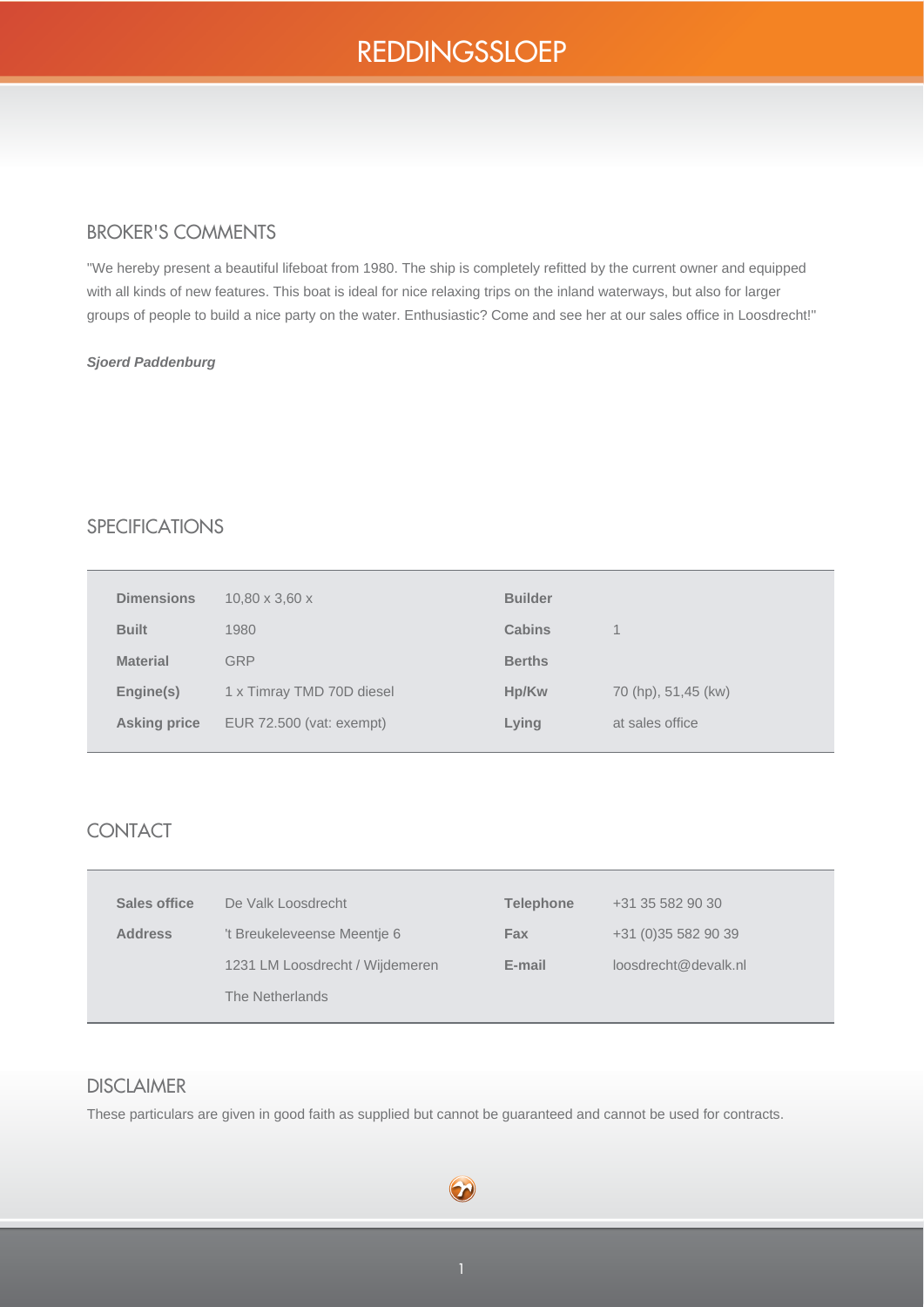## **[REDDINGSSLOEP](https://www.devalk.nl/en/yachtbrokerage/803371/REDDINGSSLOEP.html)**

#### **GENERAL**

| <b>Model</b>                      | <b>REDDINGSSLOEP</b> |
|-----------------------------------|----------------------|
| <b>Type</b>                       | motor yacht          |
| LOA(m)                            | 10,80                |
| Beam (m)                          | 3,60                 |
| Year built                        | 1980                 |
| <b>Hull material</b>              | <b>GRP</b>           |
| <b>Hull colour</b>                | green                |
| Hull shape                        | round-bilged         |
| <b>Rubbing strake</b>             | rubber               |
| Deck material                     | <b>GRP</b>           |
| Deck finish                       | teak                 |
| <b>Superstructure deck finish</b> | paint                |
| <b>Cockpit deck finish</b>        | teak                 |
| Fuel tank (litre)                 | 60 L Diesel          |
| Level indicator (fuel tank)       | ves                  |
| <b>Freshwater tank (litre)</b>    | 50                   |
| <b>Wheel steering</b>             | hydraulic            |

### **ACCOMMODATION**

| <b>Cabins</b>        | 1              |
|----------------------|----------------|
| <b>Berths</b>        | <b>NULL</b>    |
| <b>Toilet</b>        | yes            |
| <b>Toilet system</b> | manual Talamex |
| <b>Wash basin</b>    | ves            |

#### **MACHINERY**

| No of engines |        |
|---------------|--------|
| <b>Make</b>   | Timray |

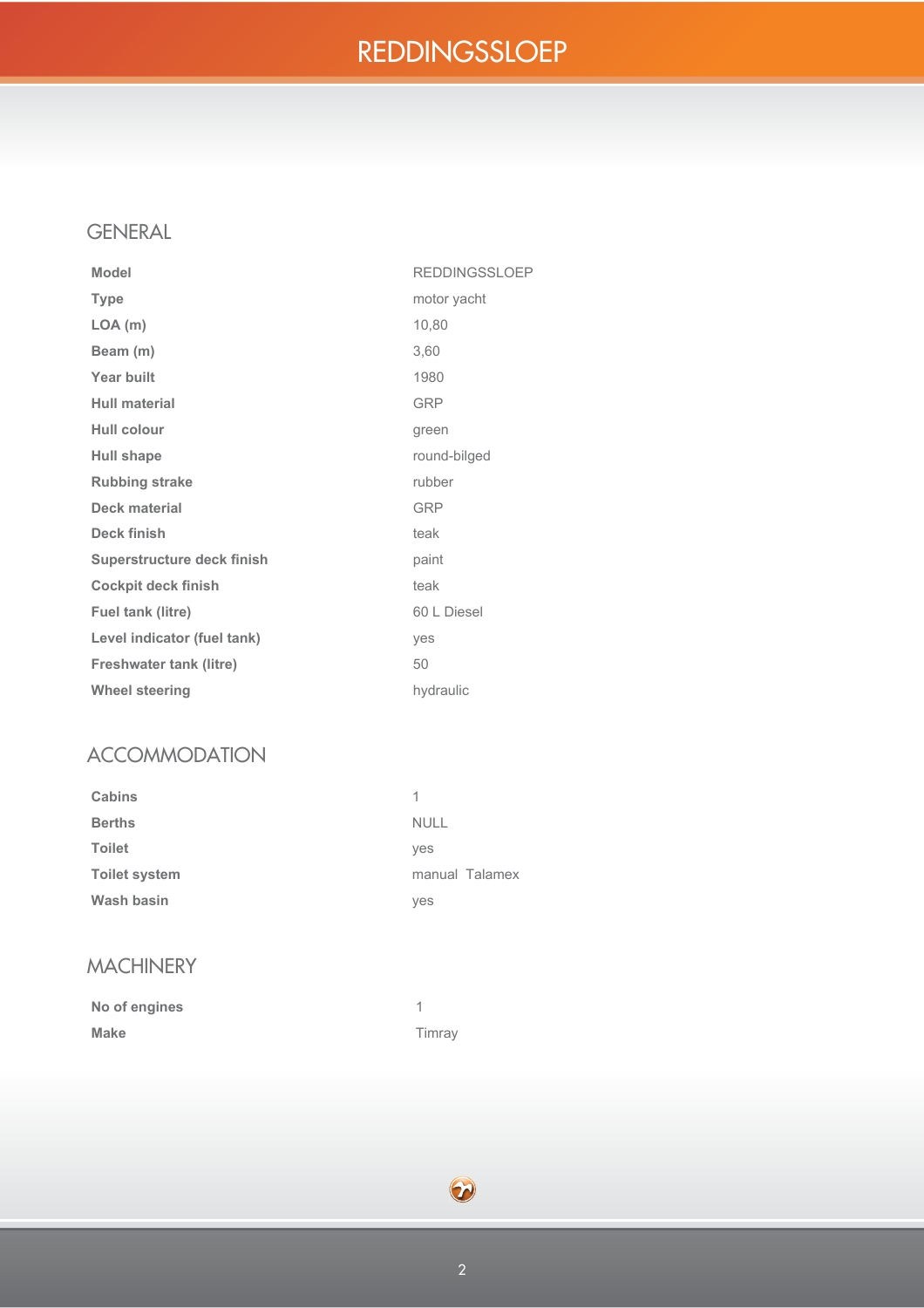## **[REDDINGSSLOEP](https://www.devalk.nl/en/yachtbrokerage/803371/REDDINGSSLOEP.html)**

| <b>Type</b>                     | TMD 70D                   |
|---------------------------------|---------------------------|
| HP                              | 70                        |
| kW                              | 51,45                     |
| Fuel                            | diesel                    |
| Year installed                  | 2010                      |
| <b>Engine cooling system</b>    | freshwater heat exchanger |
| <b>Drive</b>                    | ves                       |
| <b>Engine controls</b>          | bowden cable              |
| <b>Bowthruster</b>              | electric 60kg             |
| <b>Exhaust</b>                  | watercooled               |
| <b>Propeller type</b>           | fixed                     |
| <b>Propeller shaft material</b> | stainless steel           |
| <b>Electric bilge pump</b>      | yes                       |
| <b>Start battery</b>            | 74 AH                     |
| <b>Service battery</b>          | 2x 130 AH                 |
| <b>Bowthruster battery</b>      | 74 AH                     |
| <b>Battery monitor</b>          | yes                       |
| <b>Battery charger/inverter</b> | CSI <sub>25</sub> A       |

#### **NAVIGATION**

| Rudder angle indicator   | yes |
|--------------------------|-----|
| <b>Navigation lights</b> | yes |

#### **EQUIPMENT**

| <b>Cockpit cushions</b> | ves                         |
|-------------------------|-----------------------------|
| Radio                   | Fusion radio                |
| <b>Cockpit speakers</b> | Alpine speakers + amplifier |

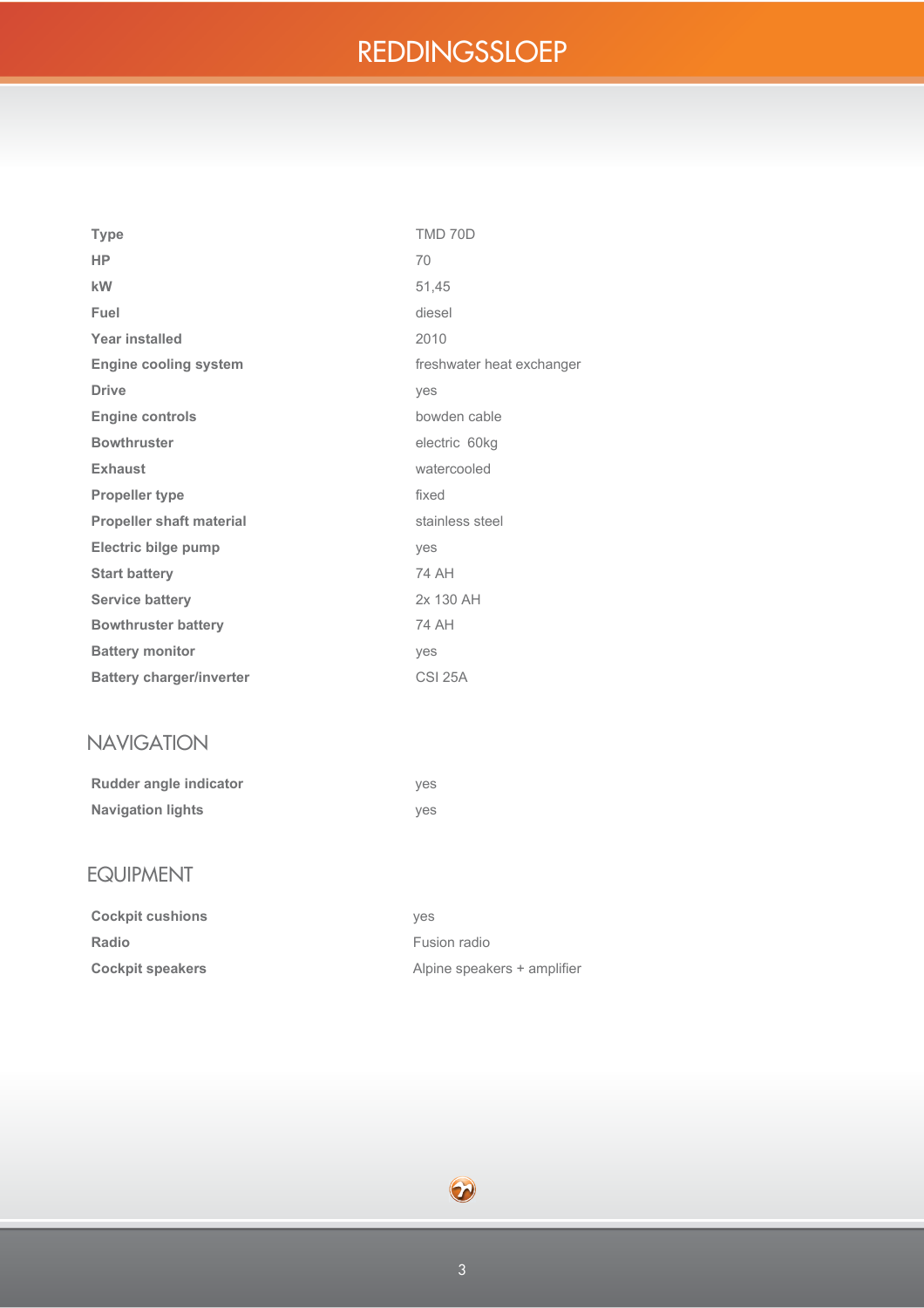# $5('', 1 * 6 6 / 2 (3$



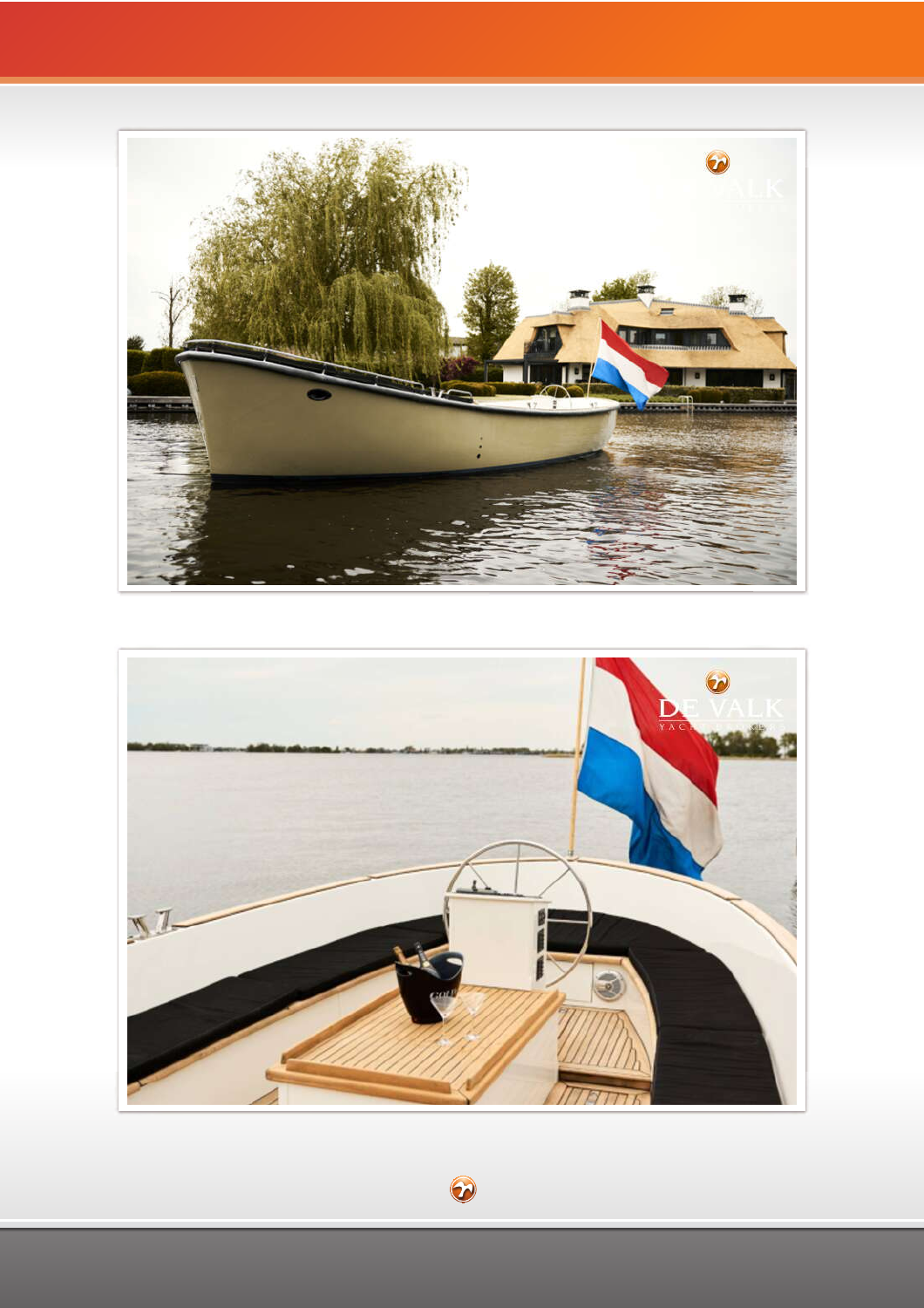| ---- |  |
|------|--|
|      |  |
|      |  |
|      |  |
|      |  |
|      |  |
|      |  |
|      |  |
|      |  |
|      |  |
|      |  |
|      |  |
|      |  |
|      |  |
|      |  |
|      |  |
|      |  |
|      |  |
|      |  |
|      |  |
|      |  |
|      |  |
|      |  |
|      |  |
|      |  |
|      |  |
|      |  |
|      |  |
|      |  |
|      |  |
|      |  |
|      |  |
|      |  |
|      |  |
|      |  |
|      |  |
|      |  |
|      |  |
|      |  |
|      |  |
|      |  |
|      |  |
|      |  |
|      |  |
|      |  |
|      |  |
|      |  |
|      |  |
|      |  |
|      |  |
|      |  |
|      |  |
|      |  |
|      |  |
|      |  |
|      |  |
|      |  |
|      |  |
|      |  |

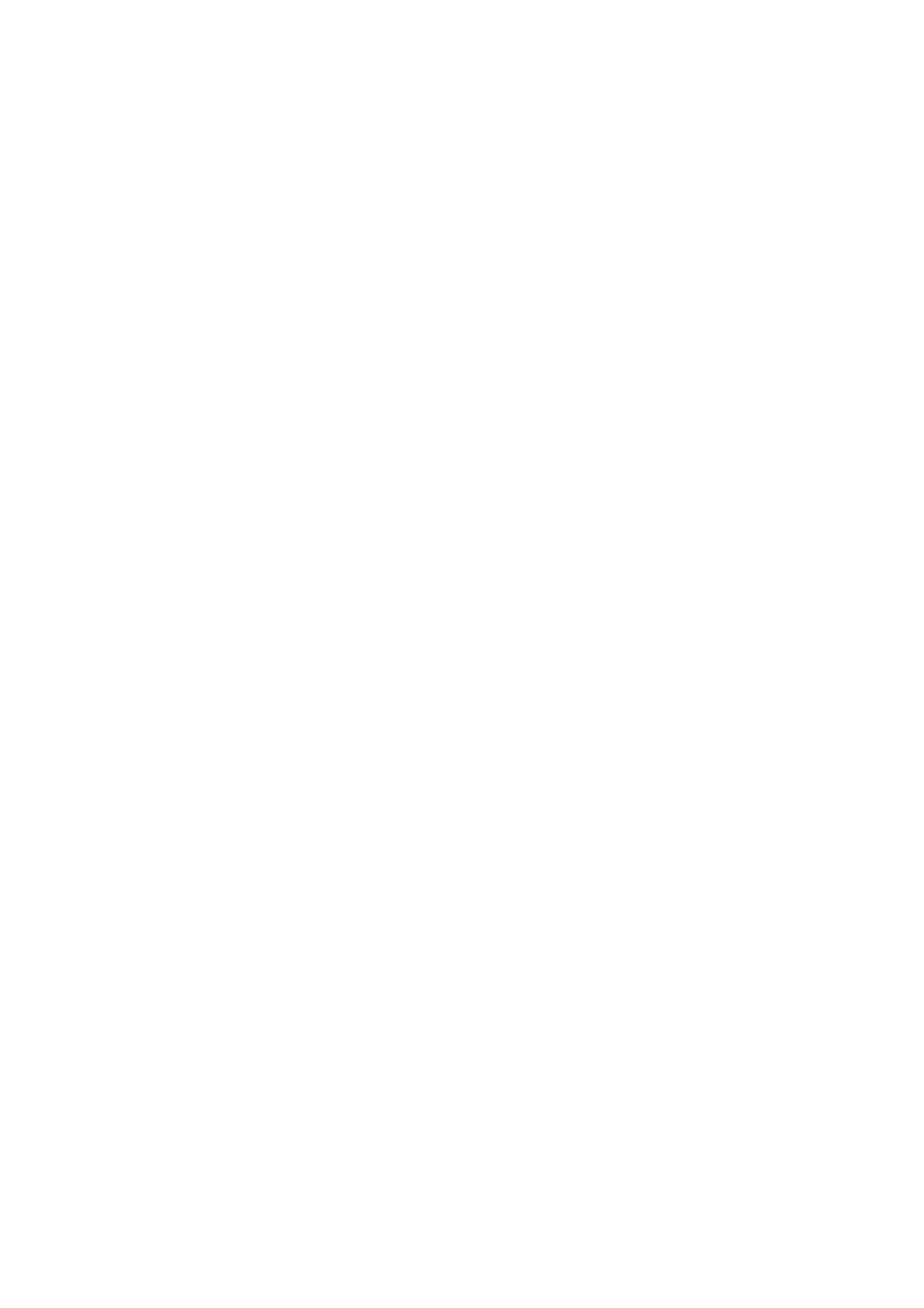| ---- |  |
|------|--|
|      |  |
|      |  |
|      |  |
|      |  |
|      |  |
|      |  |
|      |  |
|      |  |
|      |  |
|      |  |
|      |  |
|      |  |
|      |  |
|      |  |
|      |  |
|      |  |
|      |  |
|      |  |
|      |  |
|      |  |
|      |  |
|      |  |
|      |  |
|      |  |
|      |  |
|      |  |
|      |  |
|      |  |
|      |  |
|      |  |
|      |  |
|      |  |
|      |  |
|      |  |
|      |  |
|      |  |
|      |  |
|      |  |
|      |  |
|      |  |
|      |  |
|      |  |
|      |  |
|      |  |
|      |  |
|      |  |
|      |  |
|      |  |
|      |  |
|      |  |
|      |  |
|      |  |
|      |  |
|      |  |
|      |  |
|      |  |
|      |  |
|      |  |

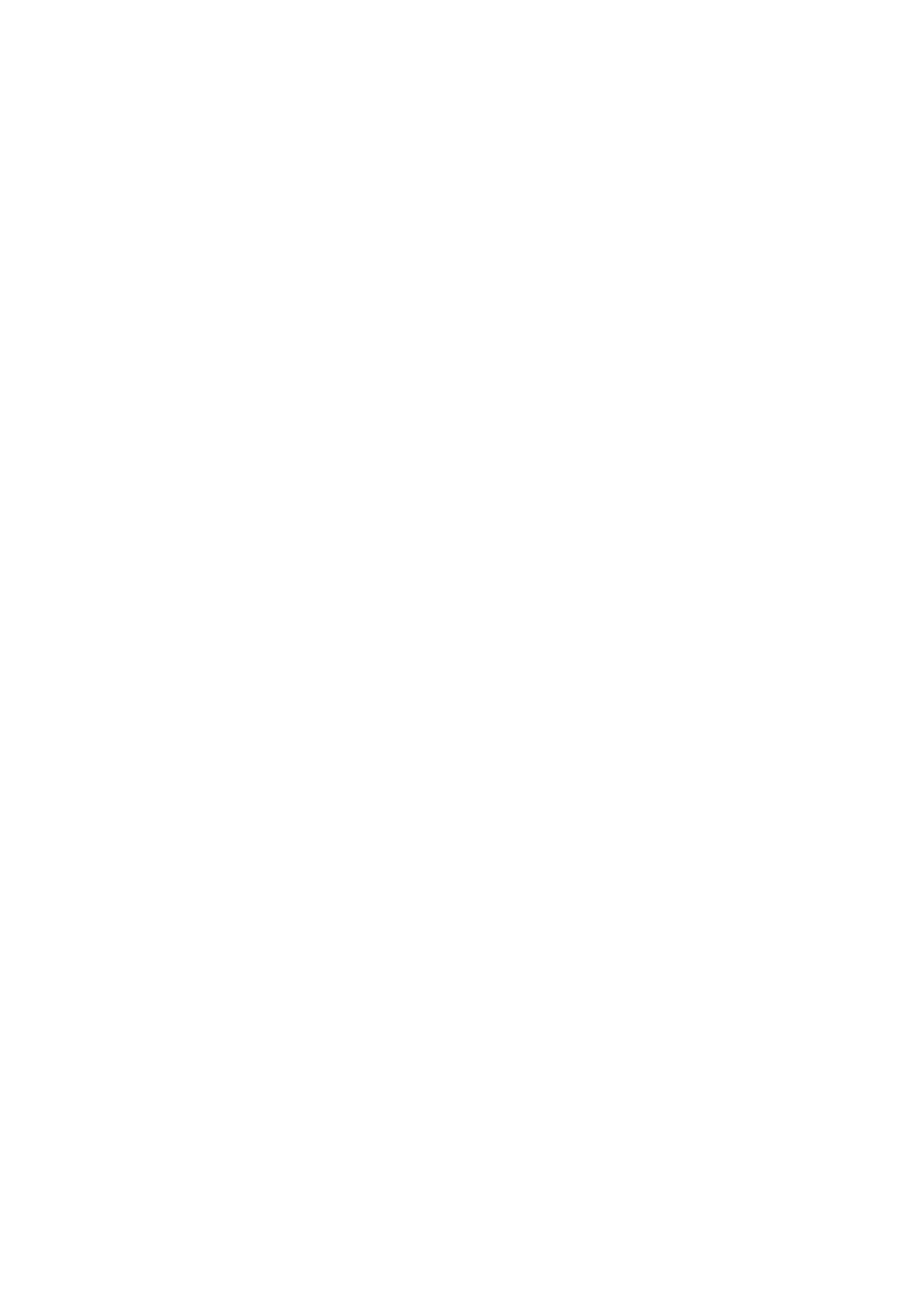| ---- |  |
|------|--|
|      |  |
|      |  |
|      |  |
|      |  |
|      |  |
|      |  |
|      |  |
|      |  |
|      |  |
|      |  |
|      |  |
|      |  |
|      |  |
|      |  |
|      |  |
|      |  |
|      |  |
|      |  |
|      |  |
|      |  |
|      |  |
|      |  |
|      |  |
|      |  |
|      |  |
|      |  |
|      |  |
|      |  |
|      |  |
|      |  |
|      |  |
|      |  |
|      |  |
|      |  |
|      |  |
|      |  |
|      |  |
|      |  |
|      |  |
|      |  |
|      |  |
|      |  |
|      |  |
|      |  |
|      |  |
|      |  |
|      |  |
|      |  |
|      |  |
|      |  |
|      |  |
|      |  |
|      |  |
|      |  |
|      |  |
|      |  |
|      |  |
|      |  |

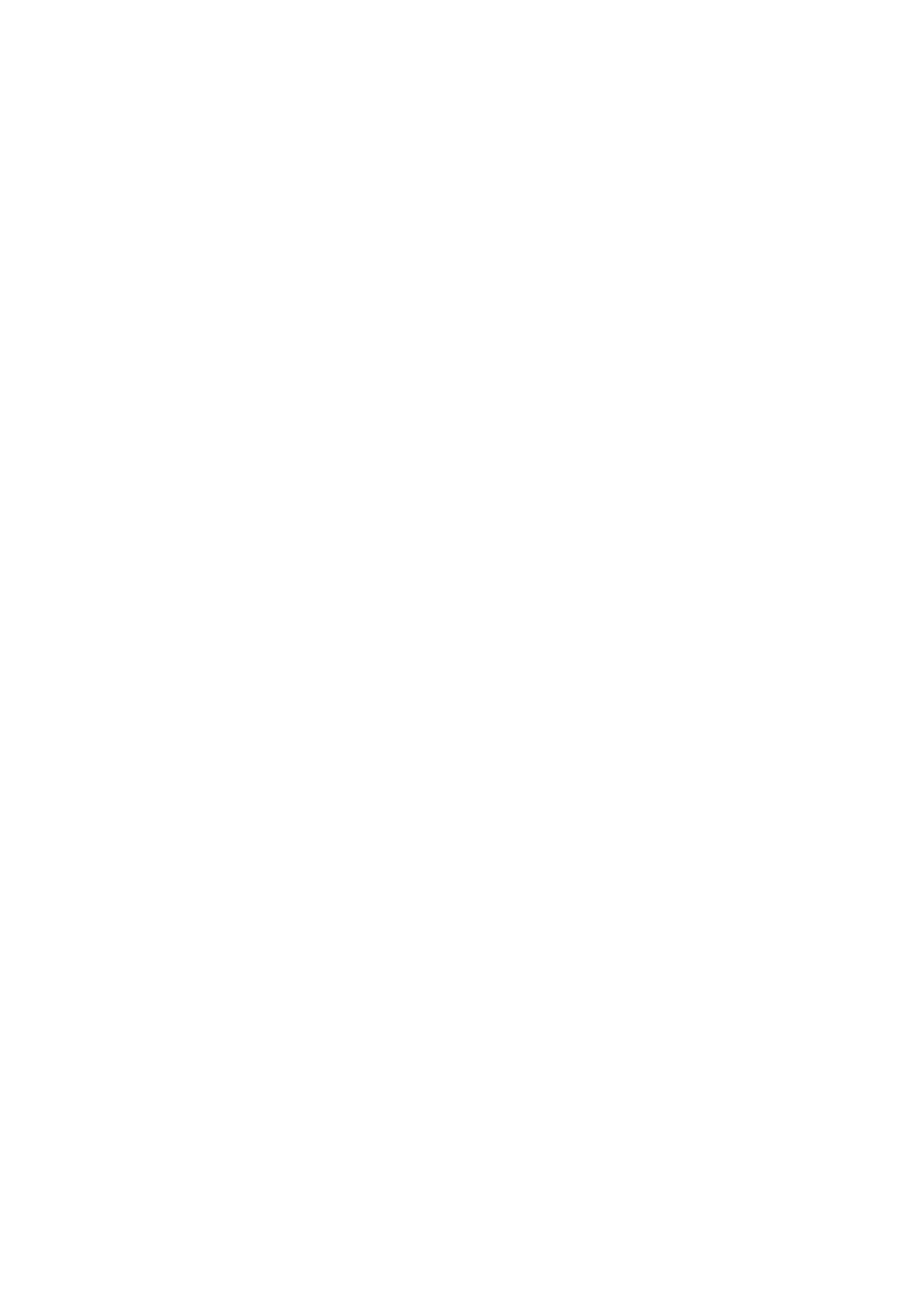| ---- |  |
|------|--|
|      |  |
|      |  |
|      |  |
|      |  |
|      |  |
|      |  |
|      |  |
|      |  |
|      |  |
|      |  |
|      |  |
|      |  |
|      |  |
|      |  |
|      |  |
|      |  |
|      |  |
|      |  |
|      |  |
|      |  |
|      |  |
|      |  |
|      |  |
|      |  |
|      |  |
|      |  |
|      |  |
|      |  |
|      |  |
|      |  |
|      |  |
|      |  |
|      |  |
|      |  |
|      |  |
|      |  |
|      |  |
|      |  |
|      |  |
|      |  |
|      |  |
|      |  |
|      |  |
|      |  |
|      |  |
|      |  |
|      |  |
|      |  |
|      |  |
|      |  |
|      |  |
|      |  |
|      |  |
|      |  |
|      |  |
|      |  |
|      |  |
|      |  |

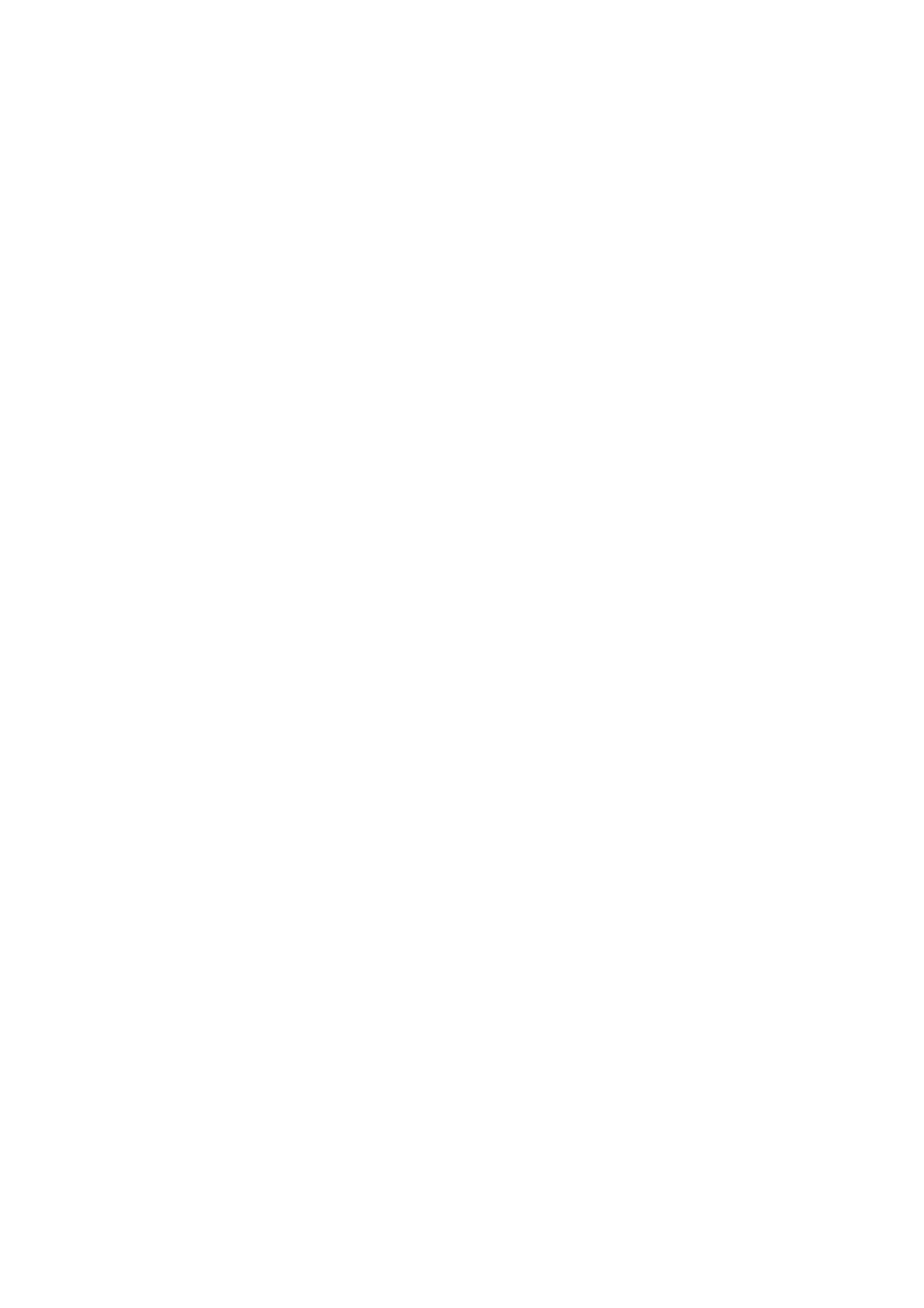| ---- |  |
|------|--|
|      |  |
|      |  |
|      |  |
|      |  |
|      |  |
|      |  |
|      |  |
|      |  |
|      |  |
|      |  |
|      |  |
|      |  |
|      |  |
|      |  |
|      |  |
|      |  |
|      |  |
|      |  |
|      |  |
|      |  |
|      |  |
|      |  |
|      |  |
|      |  |
|      |  |
|      |  |
|      |  |
|      |  |
|      |  |
|      |  |
|      |  |
|      |  |
|      |  |
|      |  |
|      |  |
|      |  |
|      |  |
|      |  |
|      |  |
|      |  |
|      |  |
|      |  |
|      |  |
|      |  |
|      |  |
|      |  |
|      |  |
|      |  |
|      |  |
|      |  |
|      |  |
|      |  |
|      |  |
|      |  |
|      |  |
|      |  |
|      |  |
|      |  |

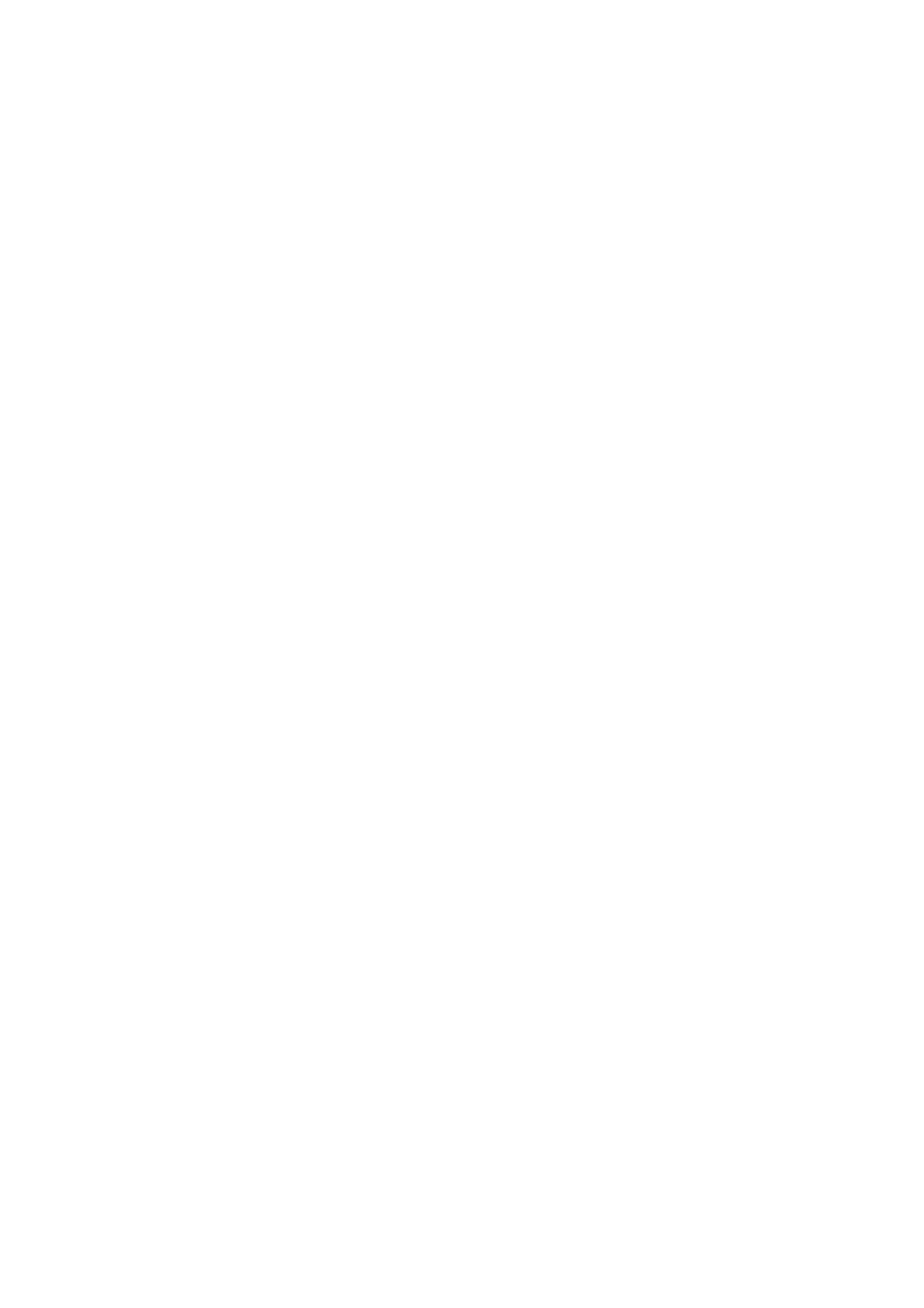| ---- |  |
|------|--|
|      |  |
|      |  |
|      |  |
|      |  |
|      |  |
|      |  |
|      |  |
|      |  |
|      |  |
|      |  |
|      |  |
|      |  |
|      |  |
|      |  |
|      |  |
|      |  |
|      |  |
|      |  |
|      |  |
|      |  |
|      |  |
|      |  |
|      |  |
|      |  |
|      |  |
|      |  |
|      |  |
|      |  |
|      |  |
|      |  |
|      |  |
|      |  |
|      |  |
|      |  |
|      |  |
|      |  |
|      |  |
|      |  |
|      |  |
|      |  |
|      |  |
|      |  |
|      |  |
|      |  |
|      |  |
|      |  |
|      |  |
|      |  |
|      |  |
|      |  |
|      |  |
|      |  |
|      |  |
|      |  |
|      |  |
|      |  |
|      |  |
|      |  |

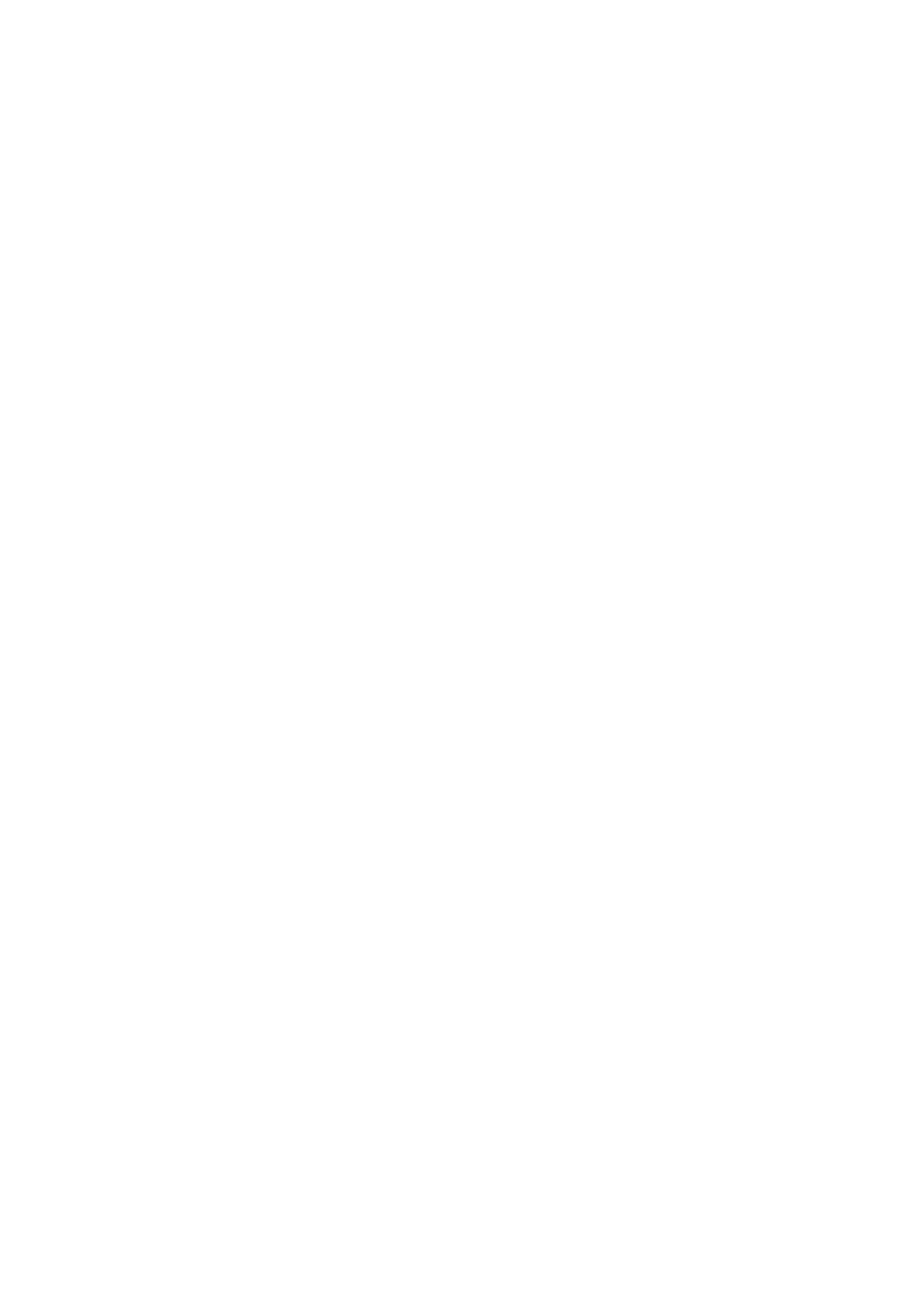| ---- |  |
|------|--|
|      |  |
|      |  |
|      |  |
|      |  |
|      |  |
|      |  |
|      |  |
|      |  |
|      |  |
|      |  |
|      |  |
|      |  |
|      |  |
|      |  |
|      |  |
|      |  |
|      |  |
|      |  |
|      |  |
|      |  |
|      |  |
|      |  |
|      |  |
|      |  |
|      |  |
|      |  |
|      |  |
|      |  |
|      |  |
|      |  |
|      |  |
|      |  |
|      |  |
|      |  |
|      |  |
|      |  |
|      |  |
|      |  |
|      |  |
|      |  |
|      |  |
|      |  |
|      |  |
|      |  |
|      |  |
|      |  |
|      |  |
|      |  |
|      |  |
|      |  |
|      |  |
|      |  |
|      |  |
|      |  |
|      |  |
|      |  |
|      |  |
|      |  |

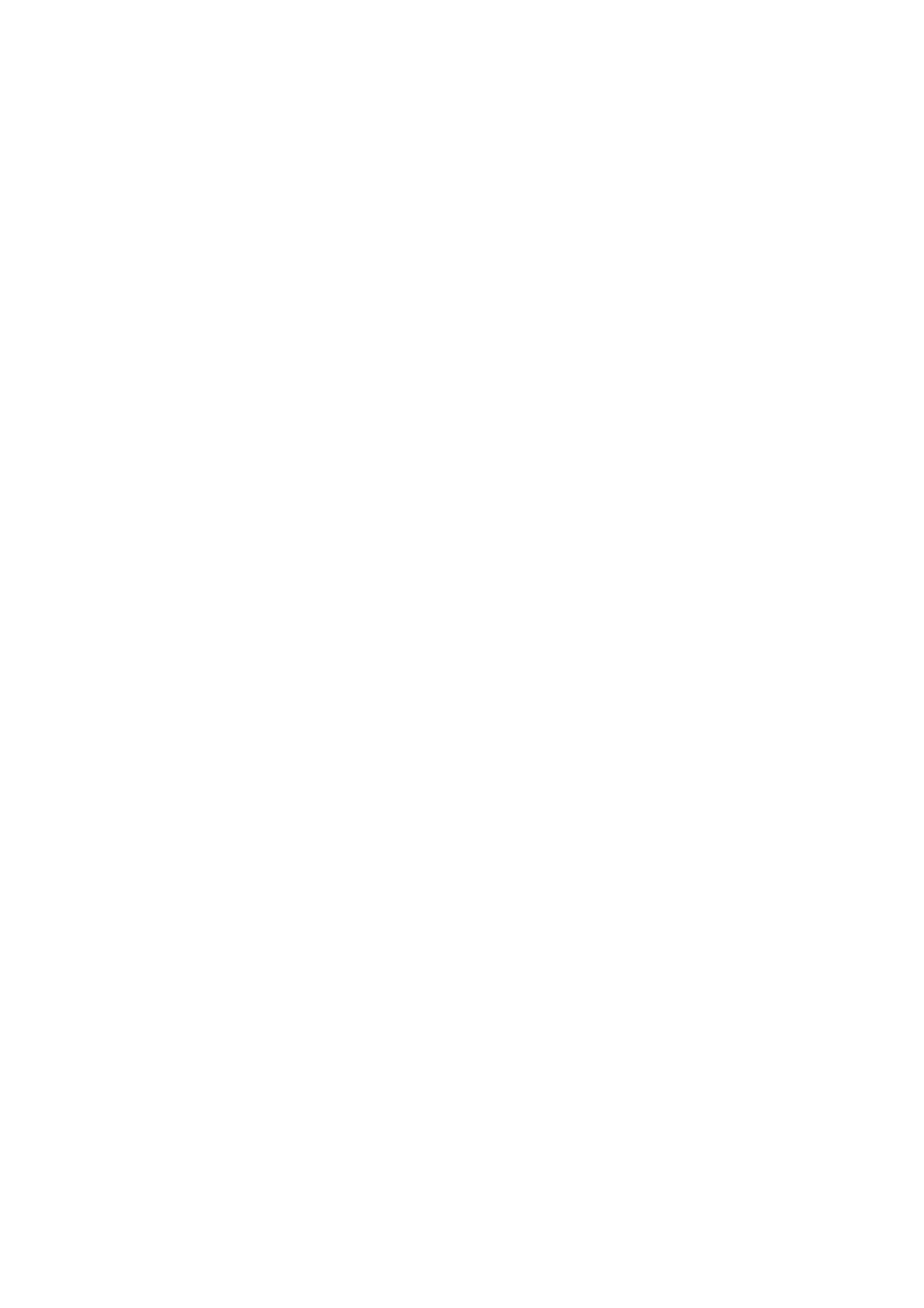| ---- |  |
|------|--|
|      |  |
|      |  |
|      |  |
|      |  |
|      |  |
|      |  |
|      |  |
|      |  |
|      |  |
|      |  |
|      |  |
|      |  |
|      |  |
|      |  |
|      |  |
|      |  |
|      |  |
|      |  |
|      |  |
|      |  |
|      |  |
|      |  |
|      |  |
|      |  |
|      |  |
|      |  |
|      |  |
|      |  |
|      |  |
|      |  |
|      |  |
|      |  |
|      |  |
|      |  |
|      |  |
|      |  |
|      |  |
|      |  |
|      |  |
|      |  |
|      |  |
|      |  |
|      |  |
|      |  |
|      |  |
|      |  |
|      |  |
|      |  |
|      |  |
|      |  |
|      |  |
|      |  |
|      |  |
|      |  |
|      |  |
|      |  |
|      |  |
|      |  |

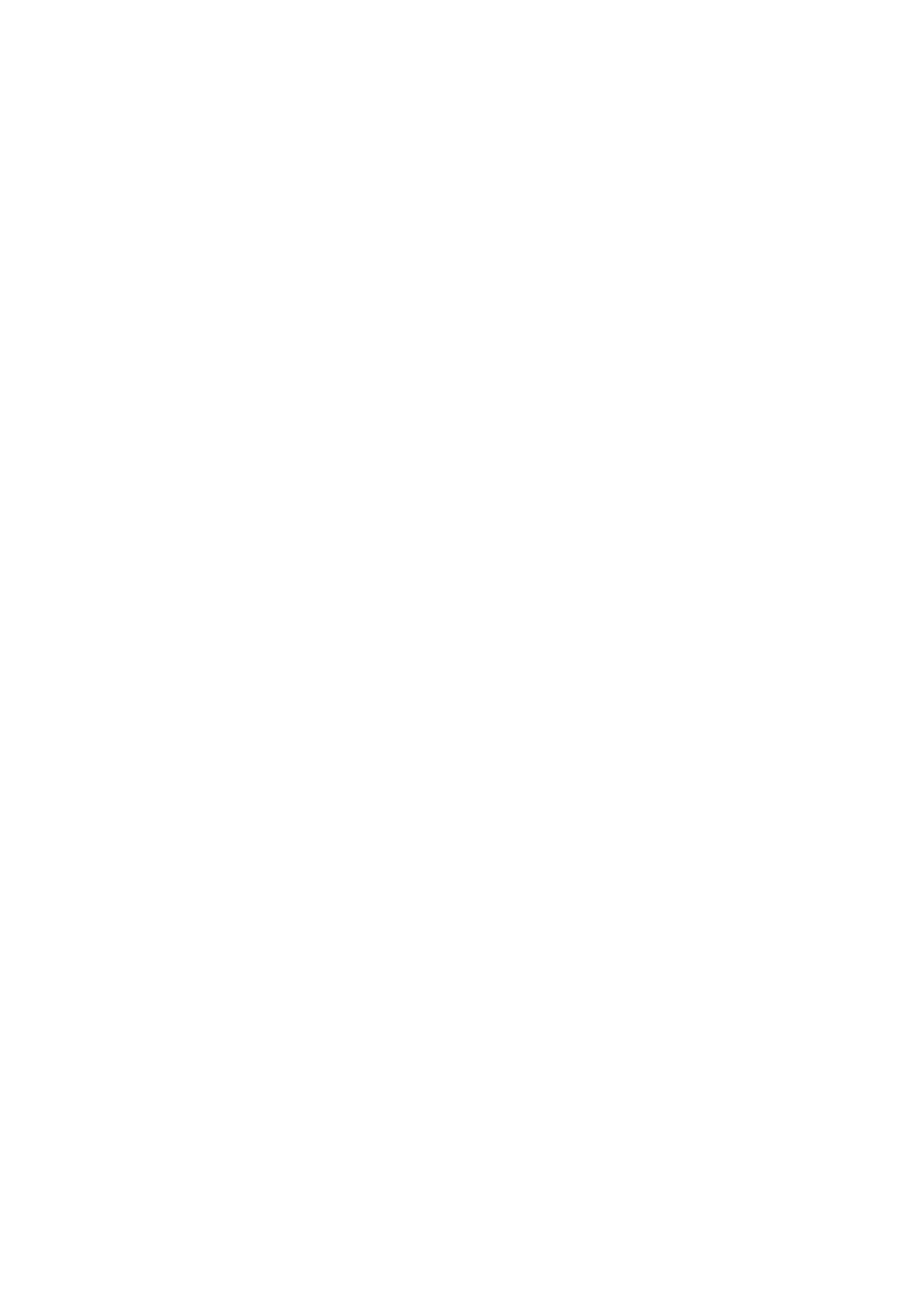| ---- |  |
|------|--|
|      |  |
|      |  |
|      |  |
|      |  |
|      |  |
|      |  |
|      |  |
|      |  |
|      |  |
|      |  |
|      |  |
|      |  |
|      |  |
|      |  |
|      |  |
|      |  |
|      |  |
|      |  |
|      |  |
|      |  |
|      |  |
|      |  |
|      |  |
|      |  |
|      |  |
|      |  |
|      |  |
|      |  |
|      |  |
|      |  |
|      |  |
|      |  |
|      |  |
|      |  |
|      |  |
|      |  |
|      |  |
|      |  |
|      |  |
|      |  |
|      |  |
|      |  |
|      |  |
|      |  |
|      |  |
|      |  |
|      |  |
|      |  |
|      |  |
|      |  |
|      |  |
|      |  |
|      |  |
|      |  |
|      |  |
|      |  |
|      |  |
|      |  |

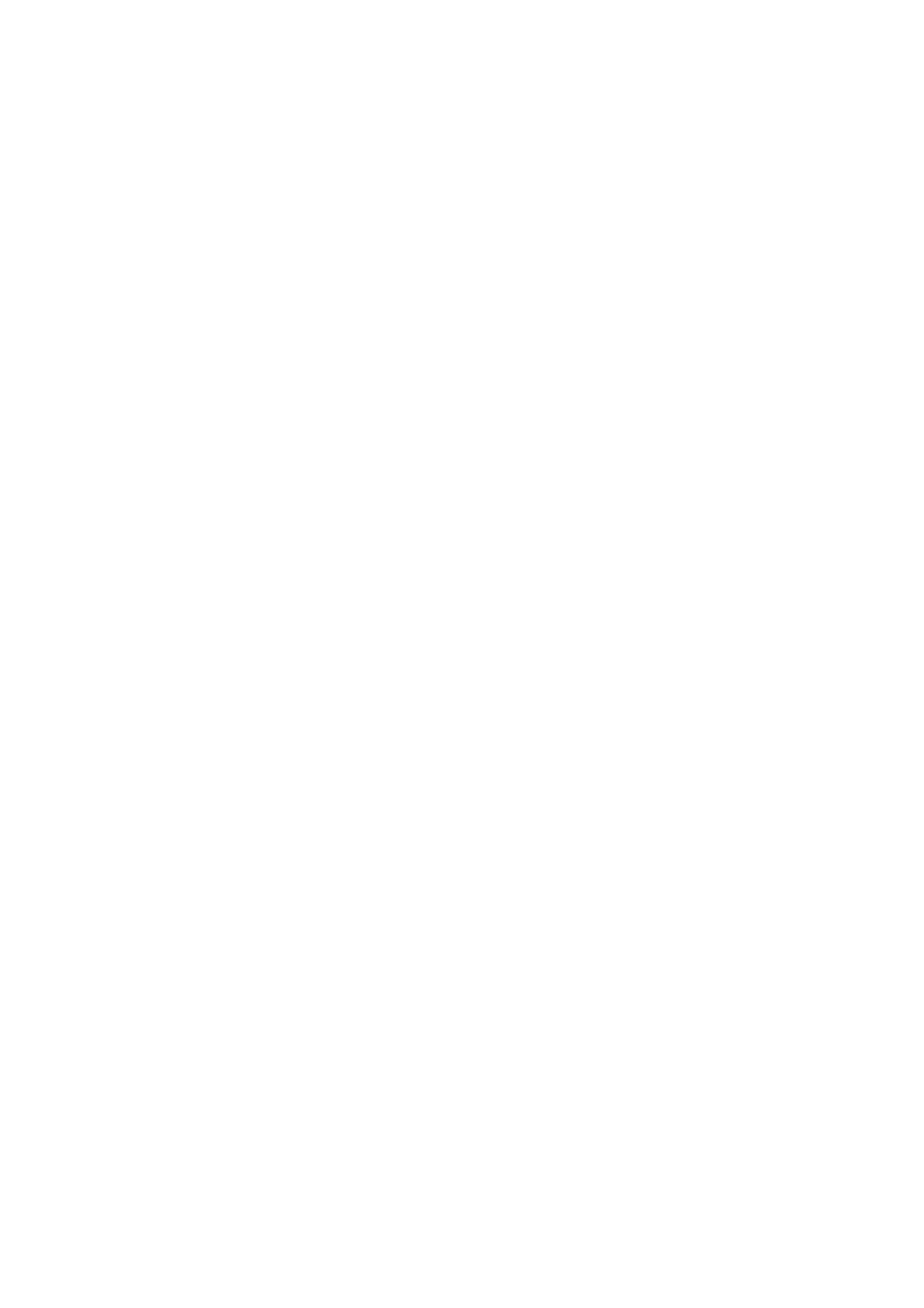| ---- |  |
|------|--|
|      |  |
|      |  |
|      |  |
|      |  |
|      |  |
|      |  |
|      |  |
|      |  |
|      |  |
|      |  |
|      |  |
|      |  |
|      |  |
|      |  |
|      |  |
|      |  |
|      |  |
|      |  |
|      |  |
|      |  |
|      |  |
|      |  |
|      |  |
|      |  |
|      |  |
|      |  |
|      |  |
|      |  |
|      |  |
|      |  |
|      |  |
|      |  |
|      |  |
|      |  |
|      |  |
|      |  |
|      |  |
|      |  |
|      |  |
|      |  |
|      |  |
|      |  |
|      |  |
|      |  |
|      |  |
|      |  |
|      |  |
|      |  |
|      |  |
|      |  |
|      |  |
|      |  |
|      |  |
|      |  |
|      |  |
|      |  |
|      |  |
|      |  |